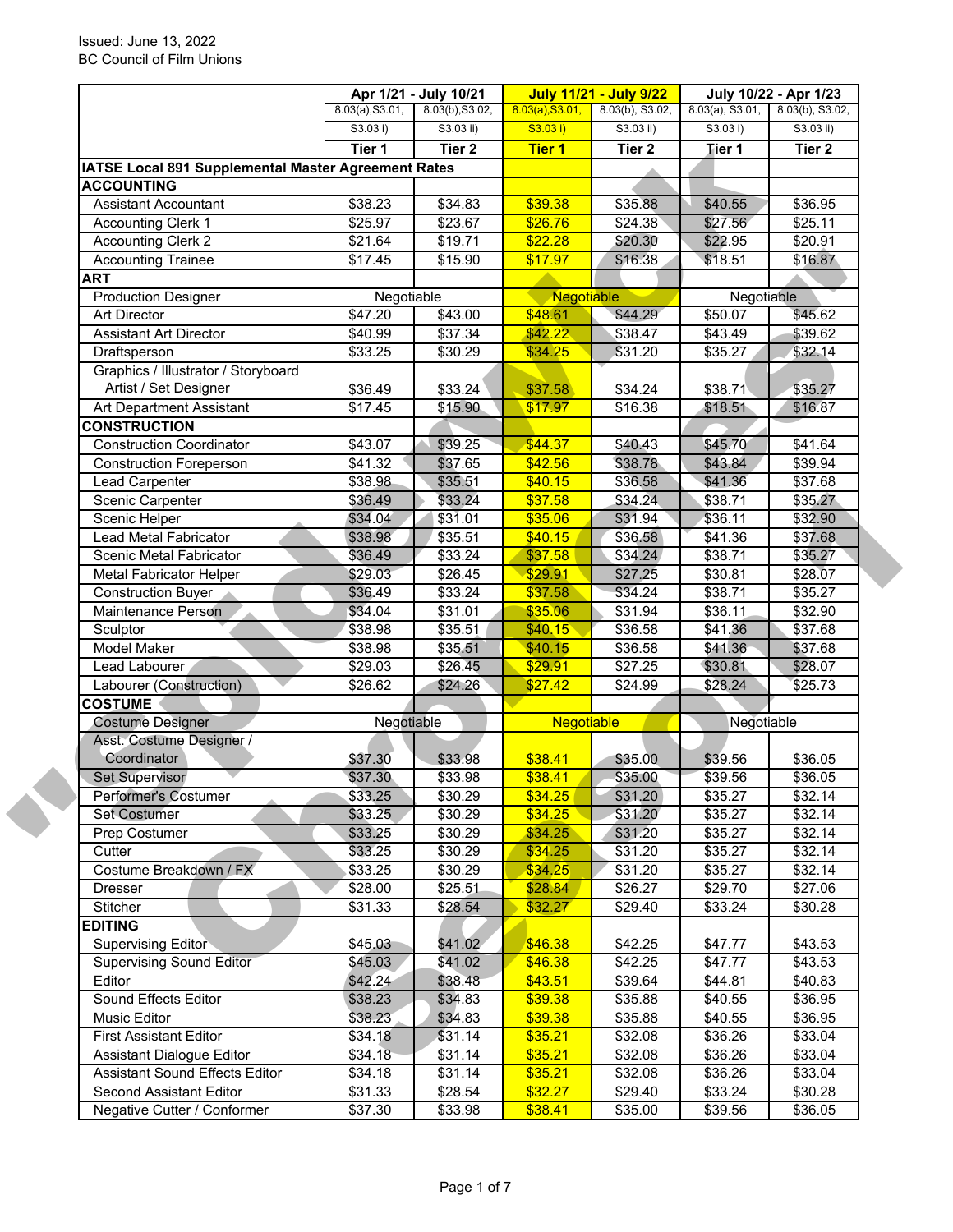|                                                                                                                                           | Apr 1/21 - July 10/21 |                     |                 | <b>July 11/21 - July 9/22</b> |                    | July 10/22 - Apr 1/23 |  |
|-------------------------------------------------------------------------------------------------------------------------------------------|-----------------------|---------------------|-----------------|-------------------------------|--------------------|-----------------------|--|
|                                                                                                                                           | 8.03(a), S3.01,       | 8.03(b), S3.02,     | 8.03(a), S3.01, | 8.03(b), S3.02,               | $8.03(a)$ , S3.01, | 8.03(b), S3.02,       |  |
|                                                                                                                                           | S3.03 i)              | $S3.03$ ii)         | S3.03 i)        | $S3.03$ ii)                   | S3.03 i)           | $S3.03$ ii)           |  |
|                                                                                                                                           | Tier 1                | Tier <sub>2</sub>   | <b>Tier 1</b>   | Tier 2                        | Tier 1             | Tier 2                |  |
| IATSE Local 891 Supplemental Master Agreement Rates (continued)                                                                           |                       |                     |                 |                               |                    |                       |  |
| <b>FIRST AID / CRAFT SERVICE</b>                                                                                                          |                       |                     |                 |                               |                    |                       |  |
| First Aid / Craft Service                                                                                                                 | \$38.23               | \$34.83             | \$39.38         | \$35.88                       | \$40.55            | \$36.95               |  |
| First Aid                                                                                                                                 | \$31.33               | \$28.54             | \$32.27         | \$29.40                       | \$33.24            | \$30.28               |  |
| <b>Craft Service</b>                                                                                                                      | \$29.03               | \$26.45             | \$29.91         | \$27.25                       | \$30.81            | \$28.07               |  |
| <b>GREENS</b>                                                                                                                             |                       |                     |                 |                               |                    |                       |  |
| Head Greensperson                                                                                                                         | \$38.23               | \$34.83             | \$39.38         | \$35.88                       | \$40.55            | \$36.95               |  |
| Best Person (Lead Person)                                                                                                                 | \$34.18               | \$31.14             | \$35.21         | \$32.08                       | \$36.26            | \$33.04               |  |
| Greensperson                                                                                                                              | \$31.33               | $\sqrt{$28.54}$     | \$32.27         | \$29.40                       | \$33.24            | \$30.28               |  |
| Greens Helper                                                                                                                             | \$28.00               | \$25.51             | \$28.84         | \$26.27                       | \$29.70            | \$27.06               |  |
| <b>GRIPS</b>                                                                                                                              |                       |                     |                 |                               |                    |                       |  |
| Key Grip                                                                                                                                  | \$38.23               | \$34.83             | \$39.38         | \$35.88                       | \$40.55            | \$36.95               |  |
| Second Grip                                                                                                                               | \$34.18               | \$31.14             | \$35.21         | \$32.08                       | \$36.26            | \$33.04               |  |
| Lead Grip / Setup                                                                                                                         | \$34.18               | \$31.14             | \$35.21         | \$32.08                       | \$36.26            | \$33.04               |  |
| <b>Dolly Operator</b>                                                                                                                     | \$34.18               | \$31.14             | \$35.21         | \$32.08                       | \$36.26            | \$33.04               |  |
| <b>Rigging Grip</b>                                                                                                                       | \$33.25               | \$30.29             | \$34.25         | \$31.20                       | \$35.27            | \$32.14               |  |
| Grip                                                                                                                                      | \$31.33               | \$28.54             | \$32.27         | \$29.40                       | \$33.24            | \$30.28               |  |
| <b>HAIR</b>                                                                                                                               |                       |                     |                 |                               |                    |                       |  |
| Hair Department Head                                                                                                                      | \$38.23               | \$34.83             | \$39.38         | \$35.88                       | \$40.55            | \$36.95               |  |
| <b>Assistant Hairstylist</b>                                                                                                              | \$34.18               | \$31.14             | \$35.21         | \$32.08                       | \$36.26            | \$33.04               |  |
| Second Assistant Hairstylist                                                                                                              | \$31.33               | \$28.54             | \$32.27         | \$29.40                       | \$33.24            | \$30.28               |  |
| <b>IGHTING / ELECTRICS</b>                                                                                                                |                       |                     |                 |                               |                    |                       |  |
| Head Lighting Technician                                                                                                                  | \$38.23               | \$34.83             | \$39.38         | \$35.88                       | \$40.55            | \$36.95               |  |
| Assistant Head Lighting                                                                                                                   |                       |                     |                 |                               |                    |                       |  |
| Technician                                                                                                                                | \$34.18               | \$31.14             | \$35.21         | \$32.08                       | \$36.26            | \$33.04               |  |
| <b>Lighting Board Operator</b>                                                                                                            | \$34.18               | \$31.14             | \$35.21         | \$32.08                       | \$36.26            | \$33.04               |  |
| <b>Head Rigging Lighting Technician</b>                                                                                                   | \$34.18               | $\overline{$}31.14$ | \$35.21         | \$32.08                       | \$36.26            | \$33.04               |  |
| Generator Operator                                                                                                                        | \$34.18               | \$31.14             | \$35.21         | \$32.08                       | \$36.26            | \$33.04               |  |
| Lighting Technician /                                                                                                                     |                       |                     |                 |                               |                    |                       |  |
| Lamp Operator*                                                                                                                            | \$31.33               | \$28.54             | \$32.27         | \$29.40                       | \$33.24            | \$30.28               |  |
| Set Wire Technician                                                                                                                       | \$33.25               | \$30.29             | \$34.25         | \$31.20                       | \$35.27            | \$32.14               |  |
| Any Lighting Technician who is assigned to operate balloon lighting shall receive \$0.80 per hour more than the Lighting Technician rate. |                       |                     |                 |                               |                    |                       |  |
| <b>MAKE-UP</b>                                                                                                                            |                       |                     |                 |                               |                    |                       |  |
| <b>Special Makeup Effects</b>                                                                                                             | Negotiable            |                     | Negotiable      |                               | Negotiable         |                       |  |
| <b>Makeup Department Head</b>                                                                                                             | \$38.23               | \$34.83             | \$39.38         | \$35.88                       | \$40.55            | \$36.95               |  |
| <b>First Assistant Makeup Artist</b>                                                                                                      | \$34.18               | \$31.14             | \$35.21         | \$32.08                       | \$36.26            | \$33.04               |  |
| Second Assistant Makeup Artist                                                                                                            | \$31.33               | \$28.54             | \$32.27         | \$29.40                       | \$33.24            | \$30.28               |  |
| Third Assistant Makeup Artist                                                                                                             | \$21.24               | \$19.35             | \$21.88         | \$19.93                       | \$22.54            | \$20.53               |  |
| <b>PAINTING</b>                                                                                                                           |                       |                     |                 |                               |                    |                       |  |
| Paint Coordinator                                                                                                                         | \$42.55               | \$38.77             | \$43.83         | \$39.93                       | \$45.14            | \$41.13               |  |
| Lead Painter                                                                                                                              | \$38.98               | \$35.51             | \$40.15         | \$36.58                       | \$41.36            | \$37.68               |  |
| Scenic Artist                                                                                                                             | \$38.98               | \$35.51             | \$40.15         | \$36.58                       | \$41.36            | \$37.68               |  |
| Sign Painter / Fabricator                                                                                                                 | \$38.98               | \$35.51             | \$40.15         | \$36.58                       | \$41.36            | \$37.68               |  |
| Automotive Sprayer                                                                                                                        | \$38.98               | \$35.51             | \$40.15         | \$36.58                       | \$41.36            | \$37.68               |  |
| Scenic Painter                                                                                                                            | \$36.49               | \$33.24             | \$37.58         | \$34.24                       | \$38.71            | \$35.27               |  |
| Wallpaper Hanger                                                                                                                          | \$36.49               | \$33.24             | \$37.58         | \$34.24                       | \$38.71            | \$35.27               |  |
| Plasterer                                                                                                                                 | \$36.49               | \$33.24             | \$37.58         | \$34.24                       | \$38.71            | \$35.27               |  |
| Set Painter                                                                                                                               | \$34.66               | \$31.58             | \$35.70         | \$32.53                       | \$36.77            | \$33.51               |  |
| Paint Labourer                                                                                                                            | \$26.62               | \$24.26             | \$27.42         | \$24.99                       | \$28.24            | \$25.73               |  |
| <b>PRODUCTION OFFICE</b>                                                                                                                  |                       |                     |                 |                               |                    |                       |  |
|                                                                                                                                           |                       |                     |                 |                               |                    |                       |  |
| <b>Production Office Coordinator</b>                                                                                                      | \$38.23               | \$34.83             | \$39.38         | \$35.88                       | \$40.55            | \$36.95               |  |
| Asst. Production Coordinator                                                                                                              | \$34.18               | \$31.14             | \$35.21         | \$32.08                       | \$36.26            | \$33.04               |  |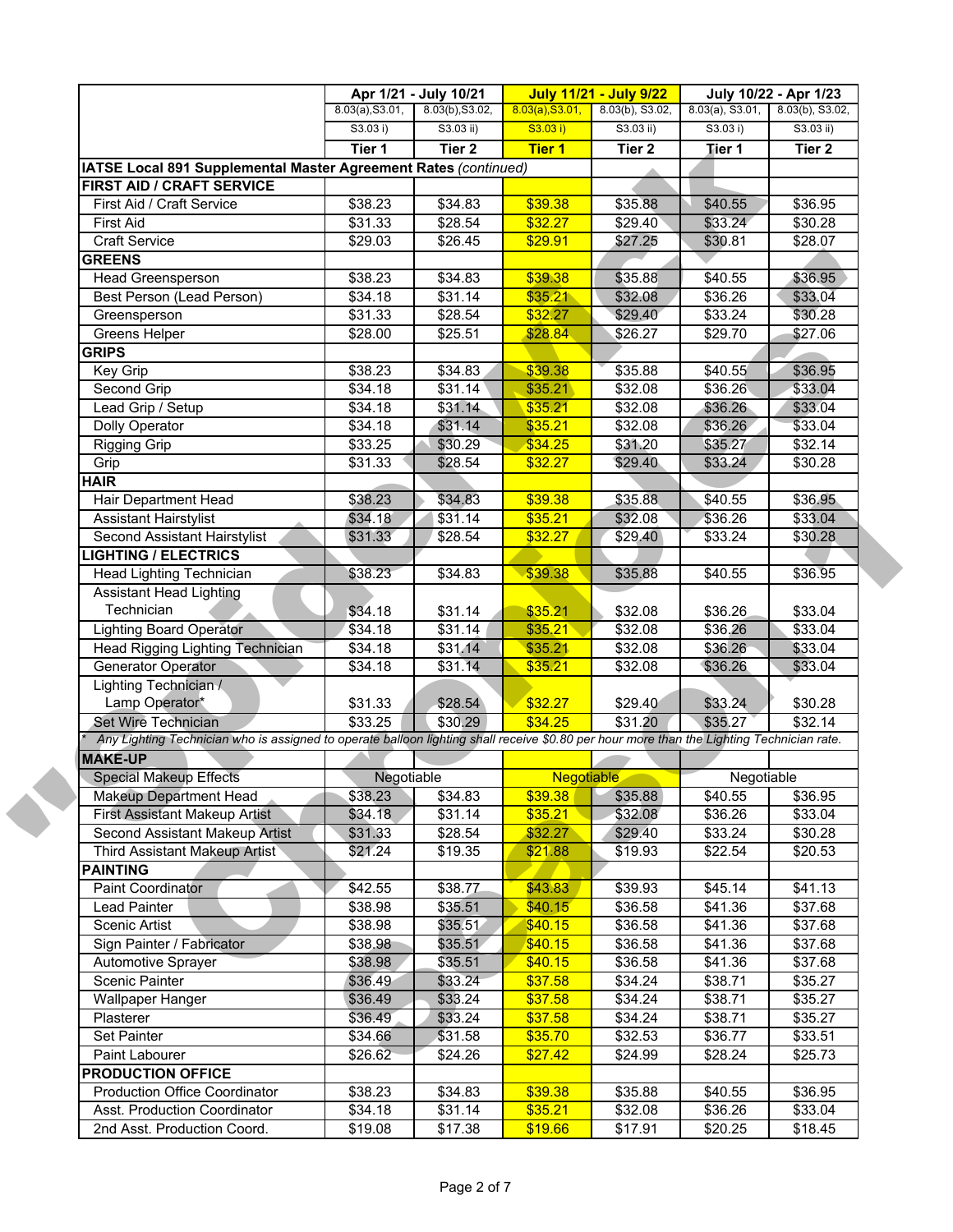|                                                                 | Apr 1/21 - July 10/21 |                 |                 | <b>July 11/21 - July 9/22</b> | July 10/22 - Apr 1/23 |                 |  |
|-----------------------------------------------------------------|-----------------------|-----------------|-----------------|-------------------------------|-----------------------|-----------------|--|
|                                                                 | 8.03(a), S3.01,       | 8.03(b), S3.02, | 8.03(a), S3.01, | 8.03(b), S3.02,               | $8.03(a)$ , S3.01,    | 8.03(b), S3.02, |  |
|                                                                 | S3.03 i)              | $S3.03$ ii)     | S3.03 i)        | S3.03 ii)                     | S3.03 i)              | S3.03 ii)       |  |
|                                                                 | Tier 1                | Tier 2          | <b>Tier 1</b>   | Tier 2                        | Tier 1                | Tier 2          |  |
| IATSE Local 891 Supplemental Master Agreement Rates (continued) |                       |                 |                 |                               |                       |                 |  |
| <b>PROPS</b>                                                    |                       |                 |                 |                               |                       |                 |  |
| <b>Property Master</b>                                          | \$38.23               | \$34.83         | \$39.38         | \$35.88                       | \$40.55               | \$36.95         |  |
| <b>Assistant Property Master</b>                                | \$37.30               | \$33.98         | \$38.41         | \$35.00                       | \$39.56               | \$36.05         |  |
| Props Buyer                                                     | \$34.04               | \$31.01         | \$35.06         | \$31.94                       | \$36.11               | \$32.90         |  |
| Props                                                           | \$31.33               | \$28.54         | \$32.27         | \$29.40                       | \$33.24               | \$30.28         |  |
| <b>SCRIPT SUPERVISORS / CONTINUITY COORDINATOR</b>              |                       |                 |                 |                               |                       |                 |  |
| Script Supevisor /                                              |                       |                 |                 |                               |                       |                 |  |
| Continuity Coord.                                               | \$38.23               | \$34.83         | \$39.38         | \$35.88                       | \$40.55               | \$36.95         |  |
| Assistant to Script Supervisor /                                |                       |                 |                 |                               |                       |                 |  |
| <b>Continuity Coordinator</b>                                   | \$21.56               | \$19.65         | \$22.21         | \$20.24                       | \$22.88               | \$20.84         |  |
| <b>SET DECORATING</b>                                           |                       |                 |                 |                               |                       |                 |  |
| <b>Set Decorator</b>                                            | \$38.23               | \$34.83         | \$39.38         | \$35.88                       | \$40.55               | \$36.95         |  |
| <b>Assistant Set Decorator</b>                                  | \$35.46               | \$32.31         | \$36.52         | \$33.28                       | \$37.62               | \$34.28         |  |
| Set Buyer                                                       | \$33.25               | \$30.29         | \$34.25         | \$31.20                       | \$35.27               | \$32.14         |  |
| Lead Dresser                                                    | \$32.26               | \$29.39         | \$33.23         | \$30.27                       | \$34.23               | \$31.18         |  |
| On-Set Dresser                                                  | \$32.26               | \$29.39         | \$33.23         | \$30.27                       | \$34.23               | \$31.18         |  |
| Set Dresser                                                     | \$31.33               | \$28.54         | \$32.27         | \$29.40                       | \$33.24               | \$30.28         |  |
| Draper / Upholsterer                                            | \$31.33               | \$28.54         | \$32.27         | \$29.40                       | \$33.24               | \$30.28         |  |
| <b>Assistant Set Dresser</b>                                    | \$25.97               | \$23.67         | \$26.76         | \$24.38                       | \$27.56               | \$25.11         |  |
| <b>SOUND</b>                                                    |                       |                 |                 |                               |                       |                 |  |
| Mixer (Production and Dubbing)                                  | \$49.74               | \$45.32         | \$51.24         | \$46.68                       | \$52.78               | \$48.08         |  |
| <b>Boom Operator</b>                                            | \$41.80               | \$38.08         | \$43.05         | \$39.22                       | \$44.33               | \$40.39         |  |
| Sound Assistant                                                 | \$31.33               | \$28.54         | \$32.27         | \$29.40                       | \$33.24               | \$30.28         |  |
| Public Address Operator                                         | \$31.33               | \$28.54         | \$32.27         | \$29.40                       | \$33.24               | \$30.28         |  |
| Playback Operator                                               | \$31.33               | \$28.54         | \$32.27         | \$29.40                       | \$33.24               | \$30.28         |  |
| Sound Maintenance                                               | \$31.33               | \$28.54         | \$32.27         | \$29.40                       | \$33.24               | \$30.28         |  |
| <b>SPECIAL EFFECTS</b>                                          |                       |                 |                 |                               |                       |                 |  |
| Special Effects Coordinator                                     | \$42.26               | \$38.51         | \$43.53         | \$39.66                       | \$44.84               | \$40.85         |  |
| <b>First Assistant Special Effects</b>                          | \$38.23               | \$34.83         | \$39.38         | \$35.88                       | \$40.55               | \$36.95         |  |
| Special Effects Assistant                                       | \$33.25               | \$30.29         | \$34.25         | \$31.20                       | \$35.27               | \$32.14         |  |
| <b>Special Effects Labourer</b>                                 | \$26.62               | \$24.26         | \$27.42         | \$24.99                       | \$28.24               | \$25.73         |  |
| <b>VIDEO</b>                                                    |                       |                 |                 |                               |                       |                 |  |
| Video Sound Mixer                                               | \$38.23               | \$34.83         | \$39.38         | \$35.88                       | \$40.55               | \$36.95         |  |
| <b>Video Lighting Director</b>                                  | \$38.23               | \$34.83         | \$39.38         | \$35.88                       | \$40.55               | \$36.95         |  |
| <b>Video Script Supervisor</b>                                  | \$38.23               | \$34.83         | \$39.38         | \$35.88                       | \$40.55               | \$36.95         |  |
| Colourist                                                       | \$38.23               | \$34.83         | \$39.38         | \$35.88                       | \$40.55               | \$36.95         |  |
| <b>VISUAL EFFECTS</b>                                           |                       |                 |                 |                               |                       |                 |  |
| VFX Artists (Weekly Flat Rate - up to 12 Hours/Day)             |                       |                 |                 |                               |                       |                 |  |
| VFX Artist - Level 1                                            | \$1,883.14            | \$1,883.14      | \$1,939.63      | \$1,939.63                    | \$1,997.82            | \$1,997.82      |  |
| VFX Artist - Level 2                                            | \$1,748.63            | \$1,748.63      | \$1,801.09      | \$1,801.09                    | \$1,855.12            | \$1,855.12      |  |
| VFX Artist - Level 3                                            | \$1,436.51            | \$1,436.51      | \$1,479.61      | \$1,479.61                    | \$1,524.00            | \$1,524.00      |  |
| VFX Technicians (Weekly Flat Rate - up to 12 Hours/Day)         |                       |                 |                 |                               |                       |                 |  |
| VFX Technician - Level 1                                        | \$1,748.63            | \$1,748.63      | \$1,801.09      | \$1,801.09                    | \$1,855.12            | \$1,855.12      |  |
|                                                                 |                       |                 |                 |                               |                       |                 |  |
| VFX Technician - Level 2                                        | \$1,436.51            | \$1,436.51      | \$1,479.61      | \$1,479.61                    | \$1,524.00            | \$1,524.00      |  |
| VFX Artists (Hourly rate for overtime purposes)                 |                       |                 |                 |                               |                       |                 |  |
| VFX Artist - Level 1                                            | \$26.90               | \$26.90         | \$27.71         | \$27.71                       | \$28.54               | \$28.54         |  |
| VFX Artist - Level 2                                            | \$24.98               | \$24.98         | \$25.73         | \$25.73                       | \$26.50               | \$26.50         |  |
| VFX Artist - Level 3                                            | \$20.52               | \$20.52         | \$21.14         | \$21.14                       | \$21.77               | \$21.77         |  |
| VFX Technicians (Hourly rate for overtime purposes)             |                       |                 |                 |                               |                       |                 |  |
| VFX Technician - Level 1                                        | \$24.98               | \$24.98         | \$25.73         | \$25.73                       | \$26.50               | \$26.50         |  |
| VFX Technician - Level 2                                        | \$20.52               | \$20.52         | \$21.14         | \$21.14                       | \$21.77               | \$21.77         |  |